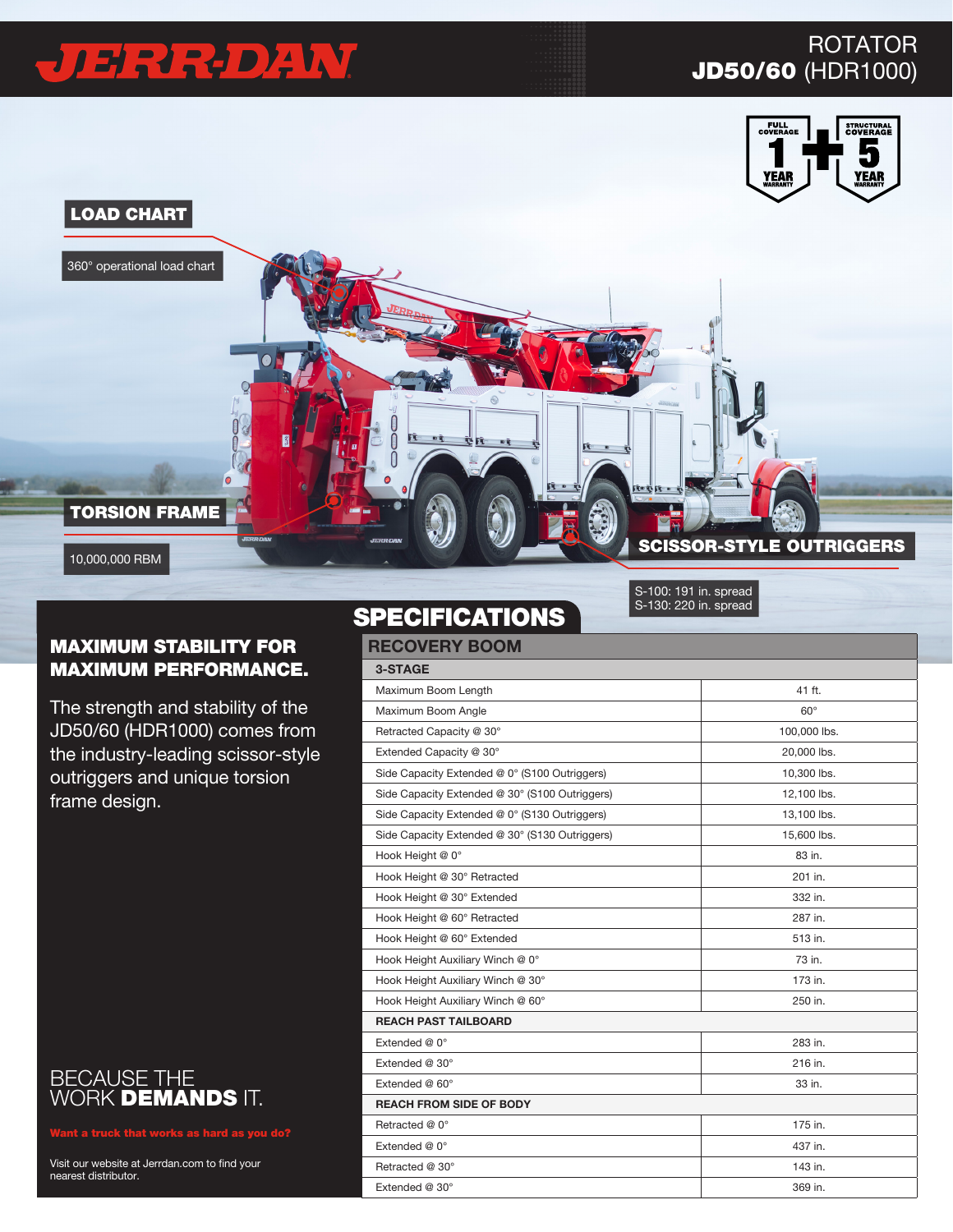## ROTATOR JD50/60 (HDR1000)

### **SPECIFICATIONS**

| <b>RECOVERY BOOM</b>                                        |                                                                         |  |  |  |
|-------------------------------------------------------------|-------------------------------------------------------------------------|--|--|--|
| 3-STAGE                                                     |                                                                         |  |  |  |
| <b>REACH FROM SIDE OF BODY</b>                              |                                                                         |  |  |  |
| Retracted @ 60°                                             | 56 in.                                                                  |  |  |  |
| Extended @ 60°                                              | 187 in.                                                                 |  |  |  |
| <b>WINCH &amp; WIRE ROPE OPTIONS</b>                        |                                                                         |  |  |  |
| 50,000 lb. 2-Speed Planetary Winch                          | 3/4 X 250 - 6 X 36 EEIPS - IWRC WLL 18,500 lbs. w/ Locking Swivel Hook  |  |  |  |
| 35,000 lb. 2-Speed Planetary Winch                          | 5/8 X 250 - 6 X 37 EEIPS - IWRC WLL 12,900 lbs. w/ Locking Swivel Hook  |  |  |  |
| 20,000 lb. Planetary Winch                                  | 9/16 X 135 - 6 X 36 EEIPS - IWRC WLL 10,500 lbs. w/ Locking Swivel Hook |  |  |  |
| Drag Winch Options                                          | 20,000 lbs., 35,000 lbs., 50,000 lbs.                                   |  |  |  |
| <b>UNDERLIFT BOOM</b>                                       |                                                                         |  |  |  |
| Centerline of Rear Axle to Tailboard                        | 67 in.                                                                  |  |  |  |
| 350X                                                        |                                                                         |  |  |  |
| Rated Capacity - Retracted                                  | 35,000 lbs.                                                             |  |  |  |
| Rated Capacity - Extended                                   | 16,000 lbs.                                                             |  |  |  |
| <b>Tow Capacity</b>                                         | 80,000 lbs.                                                             |  |  |  |
| Reach Past Tailboard - Retracted with Forks at Ground Level | 75 in.                                                                  |  |  |  |
| Reach Past Tailboard - Extended with Forks at Ground Level  | 152 in.                                                                 |  |  |  |
| Positive Tilt                                               | $10^{\circ}$                                                            |  |  |  |
| Negative Tilt                                               | $20^{\circ}$                                                            |  |  |  |
| 350                                                         |                                                                         |  |  |  |
| Rated Capacity - Retracted                                  | 35,000 lbs.                                                             |  |  |  |
| Rated Capacity - Extended                                   | 16,000 lbs.                                                             |  |  |  |
| <b>Tow Capacity</b>                                         | 80,000 lbs.                                                             |  |  |  |
| Reach Past Tailboard - Retracted with Forks at Ground Level | 68 in.                                                                  |  |  |  |
| Reach Past Tailboard - Extended with Forks at Ground Level  | 134 in.                                                                 |  |  |  |
| Positive Tilt                                               | $10^{\circ}$                                                            |  |  |  |
| Negative Tilt                                               | $20^{\circ}$                                                            |  |  |  |
| 530                                                         |                                                                         |  |  |  |
| Rated Capacity - Retracted                                  | 53,000 lbs.                                                             |  |  |  |
| Rated Capacity - Extended                                   | 17,000 lbs.                                                             |  |  |  |
| <b>Tow Capacity</b>                                         | 80,000 lbs.                                                             |  |  |  |
| Reach Past Tailboard - Retracted with Forks at Ground Level | 77 in.                                                                  |  |  |  |
| Reach Past Tailboard - Extended with Forks at Ground Level  | 147 in.                                                                 |  |  |  |
| Positive Tilt                                               | $9^{\circ}$                                                             |  |  |  |
| Negative Tilt                                               | 21°                                                                     |  |  |  |



**JERRDAN.COM**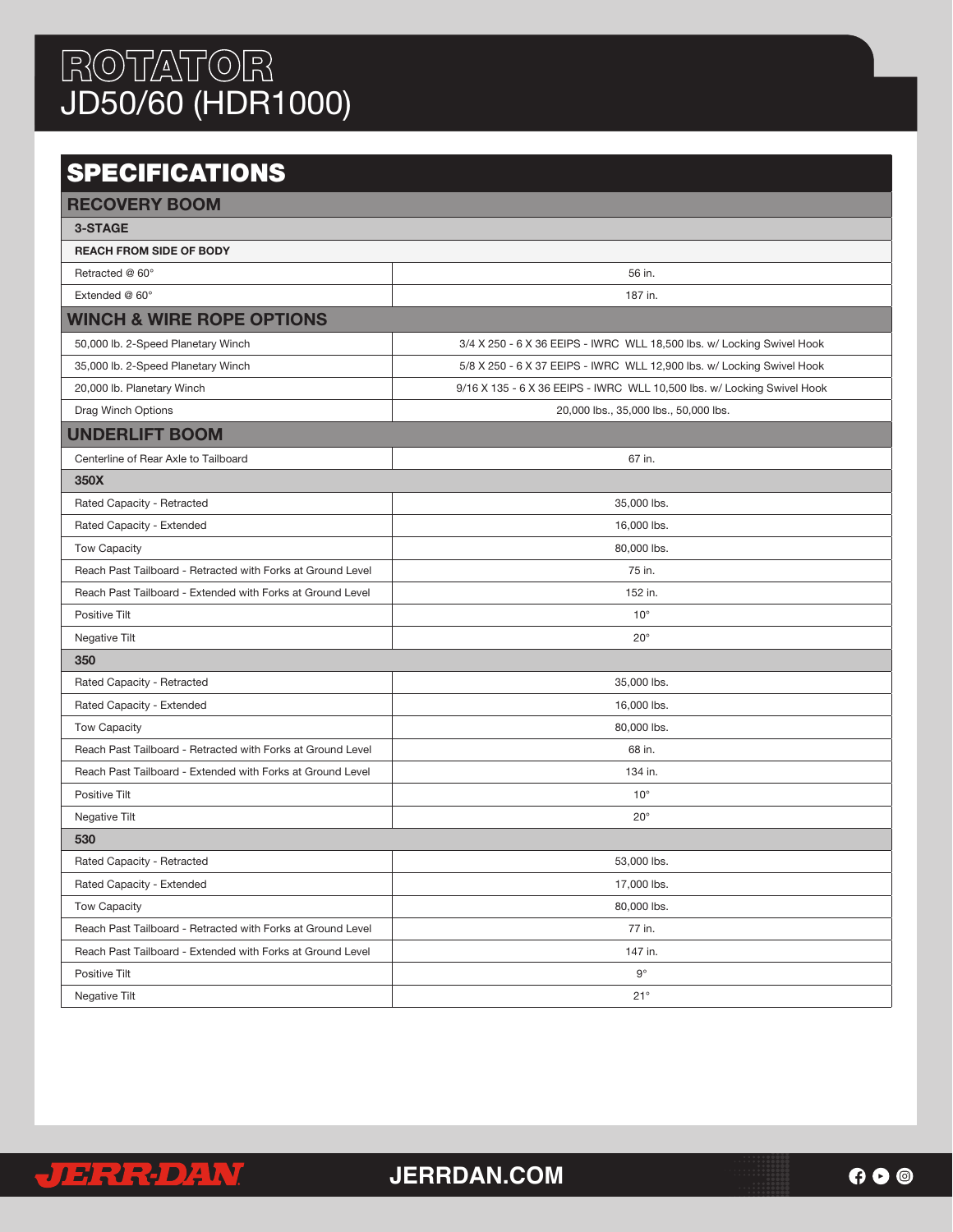## ROTATOR JD50/60 (HDR1000)

## **SPECIFICATIONS**

| <b>UNDERLIFT BOOM</b>                                                      |                    |  |  |  |
|----------------------------------------------------------------------------|--------------------|--|--|--|
| 565                                                                        |                    |  |  |  |
| Rated Capacity - Retracted                                                 | 56,500 lbs.        |  |  |  |
| Rated Capacity - Extended                                                  | 17,600 lbs.        |  |  |  |
| Tow Capacity                                                               | 80,000 lbs.        |  |  |  |
| Reach Past Tailboard - Retracted with Forks at Ground Level                | 92 in.             |  |  |  |
| Reach Past Tailboard - Extended with Forks at Ground Level                 | 186 in.            |  |  |  |
| Positive Tilt                                                              | $9^{\circ}$        |  |  |  |
| Negative Tilt                                                              | 21°                |  |  |  |
| 565 (4-STAGE)                                                              |                    |  |  |  |
| Rated Capacity - Retracted                                                 | 56,500 lbs.        |  |  |  |
| Rated Capacity - Extended                                                  | 17,600 lbs.        |  |  |  |
| Tow Capacity                                                               | 80,000 lbs.        |  |  |  |
| Reach Past Tailboard - Retracted with Forks at Ground Level                | 83 in.             |  |  |  |
| Reach Past Tailboard - Extended with Forks at Ground Level                 | 184 in.            |  |  |  |
| Positive Tilt                                                              | $9^{\circ}$        |  |  |  |
| Negative Tilt                                                              | $21^{\circ}$       |  |  |  |
| <b>OUTRIGGER (SCISSOR)</b>                                                 |                    |  |  |  |
| <b>S100</b>                                                                |                    |  |  |  |
| Footprint                                                                  | 191 in.            |  |  |  |
| <b>Ground Penetration</b>                                                  | 15 in.             |  |  |  |
| <b>S130</b>                                                                |                    |  |  |  |
| Footprint                                                                  | 220 in.            |  |  |  |
| <b>Ground Penetration</b>                                                  | 18 in.             |  |  |  |
| <b>CHASSIS RECOMMENDATION</b>                                              |                    |  |  |  |
| Minimum RBM Per Rail                                                       | 4,200,000 in.-lbs. |  |  |  |
| Minimum Front Axle Rating                                                  | 22,000 lbs.        |  |  |  |
| Minimum Rear Axle Rating                                                   | 52,000 lbs.        |  |  |  |
| Minimum Required Steerable Lift Axle or Second Steer<br><b>Axle Rating</b> | 20,000 lbs.        |  |  |  |
| Minimum GVWR                                                               | 86,000 lbs.        |  |  |  |
| Minimum Body Useable Cab-to-Tandem, CT                                     | 215 in.            |  |  |  |



**JERRDAN.COM**